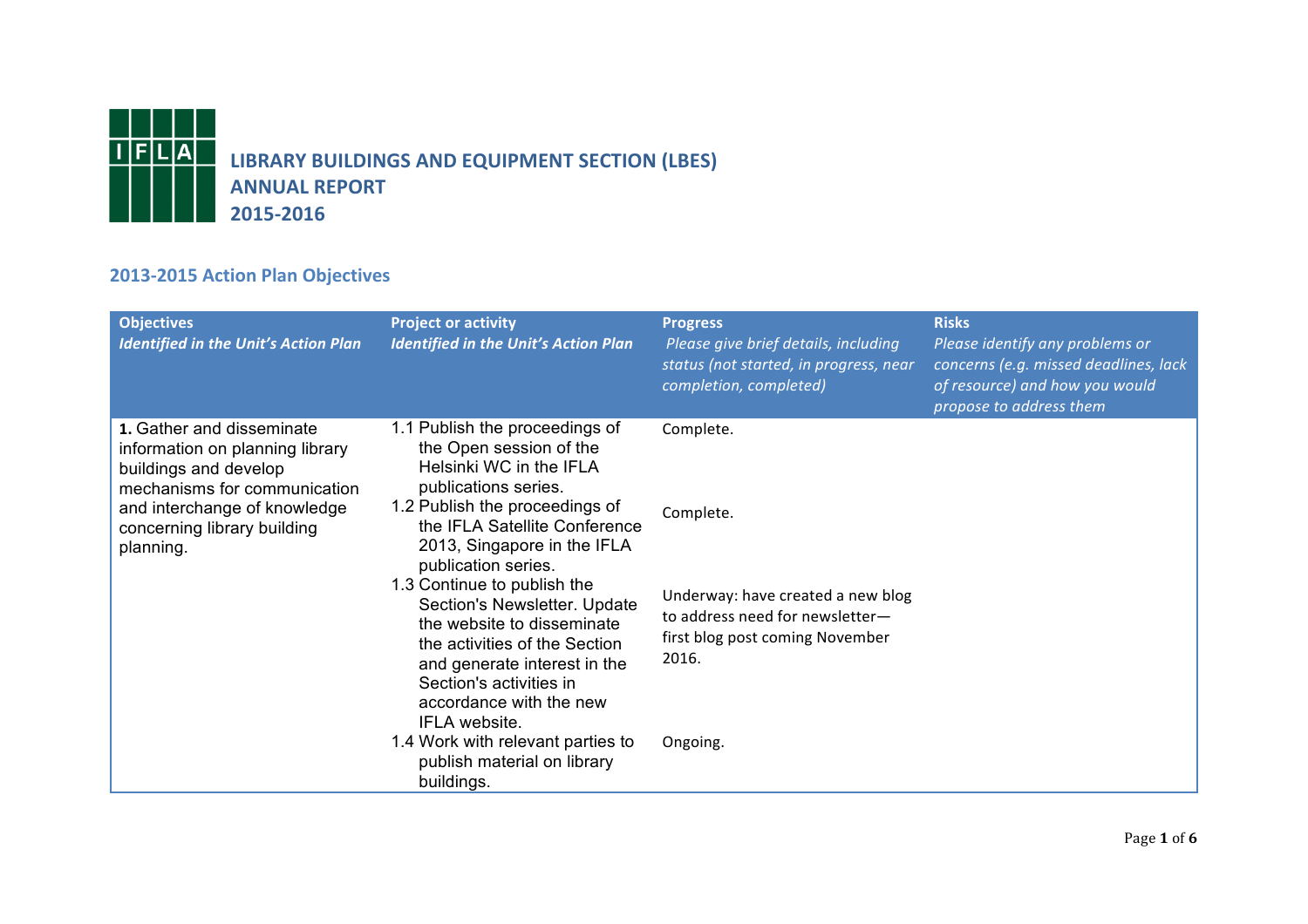| 2. Develop tools to assist in<br>planning library buildings.                                                                     | 2.1 Prepare and publish a<br>template post-occupancy<br>evaluation questionnaire.                                                                               | Complete.                                                               |                                                  |
|----------------------------------------------------------------------------------------------------------------------------------|-----------------------------------------------------------------------------------------------------------------------------------------------------------------|-------------------------------------------------------------------------|--------------------------------------------------|
|                                                                                                                                  | 2.2 Translation of the template<br>into three IFLA languages<br>according to IFLA's language<br>policy.                                                         | Complete.                                                               |                                                  |
| 3. Explore opportunities for<br>communication and exchange of<br>information with organisations<br>involved in library planning. | 3.1 Provide access via the<br>website to existing databases<br>and other digital resources on<br>library projects and library<br>planning throughout the world. | Ongoing.                                                                | New Action Plan addresses this<br>more directly. |
|                                                                                                                                  | 3.2 Aim to develop contacts with<br>national and international<br>architectural organisations.                                                                  | Ongoing.                                                                | New Action Plan addresses this<br>more directly. |
|                                                                                                                                  | 3.3 Encourage individual libraries<br>and section members to provide<br>information on their library<br>building projects.                                      | Ongoing-new Facebook and<br>Twitter accounts will address this<br>well. |                                                  |
| 4. Continue to develop and<br>implement programmes to<br>enhance understanding of library<br>building planning.                  | 4.1 Present at least one<br>programme at the Singapore<br>conference in 2013 and one at<br>the Lyons conference in 2014.                                        | Complete.                                                               |                                                  |
|                                                                                                                                  | 4.2 Produce satellite conferences<br>in connection with IFLA WLIC<br>conferences                                                                                | Complete.                                                               |                                                  |
|                                                                                                                                  | 4.3 Prepare and organise a<br>satellite conference in 2013 in<br>Singapore "Making ends meet -<br>High quality design on a low<br>budget".                      | Complete.                                                               |                                                  |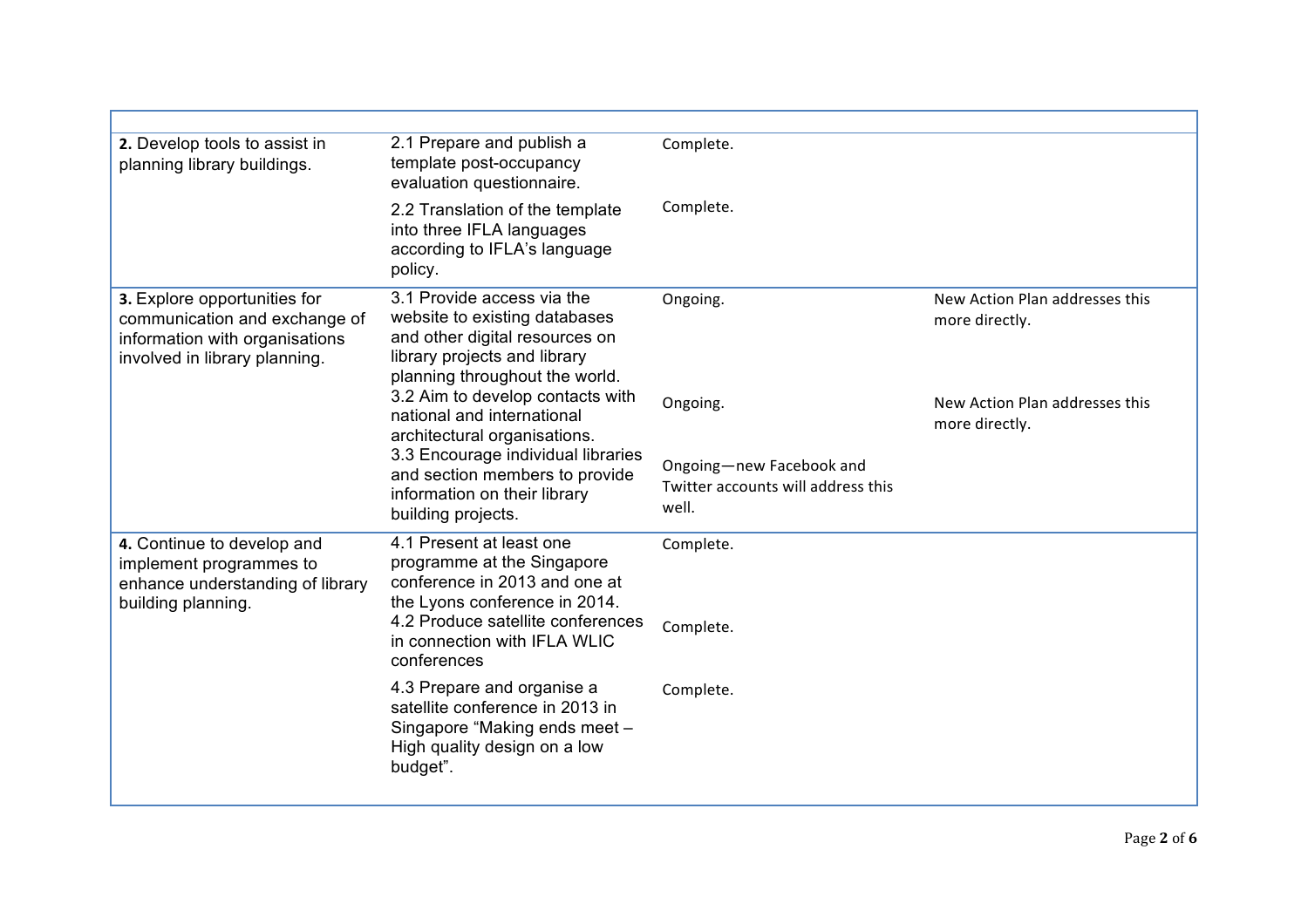|                                                                   | 4.4 Prepare and organise a<br>satellite conference in 2014 in<br>Paris in cooperation with another<br>section.                                                                                           | Complete.                                                                           |
|-------------------------------------------------------------------|----------------------------------------------------------------------------------------------------------------------------------------------------------------------------------------------------------|-------------------------------------------------------------------------------------|
| 5.5. Explore ways of increasing<br>the membership of the Section. | 5.1 Update the website in order<br>to promote the Section and<br>promote membership at<br>conferences and meetings.<br>5.2 Use and implement the<br>recommendations of the IFLA<br>recruitment handbook. | Complete/Ongoing.<br>Underway-new officers becoming<br>familiar with this resource. |

## **Results from the 2013-2015 Action Plan**

| <b>Completed project or activity</b>                                                                            | <b>Output</b>                                                                                                          | <b>Communications</b>                             | Impact of the completed project or<br>activity                                                                                                                                |
|-----------------------------------------------------------------------------------------------------------------|------------------------------------------------------------------------------------------------------------------------|---------------------------------------------------|-------------------------------------------------------------------------------------------------------------------------------------------------------------------------------|
| 1. Midyear meetings, seminars<br>and building tours in Barcelona,<br>25 February 2015-28 March<br>2015.         | Seminars and tours organized by<br>former standing committee member<br>(now corresponding member) Santi<br>Romero      | Publication of seminar papers, 2016.              | Increased knowledge,<br>understanding of library design<br>tenets, trends and qualities by<br>section members, seminar<br>attendees from the region, and their<br>colleagues. |
| 2. Cape Town Open Session on<br>Visionary Library Design for the<br>21 <sup>st</sup> Century.                   | 500+ attendees                                                                                                         | Publication of seminar papers in<br>IFLA Journal. | Increased knowledge,<br>understanding of library design<br>tenets, trends and qualities by<br>section members, attendees.                                                     |
| 3. Midyear meetings, seminars<br>and building tours in Maynooth,<br>Dublin area and Belfast, 4-6<br>March 2016. | Seminars and tours organized by<br>standing committee member Cathal<br>McCauley and former SC member<br>Karen Latimer. |                                                   | Increased knowledge,<br>understanding of library design<br>tenets, trends and qualities by<br>section members, seminar                                                        |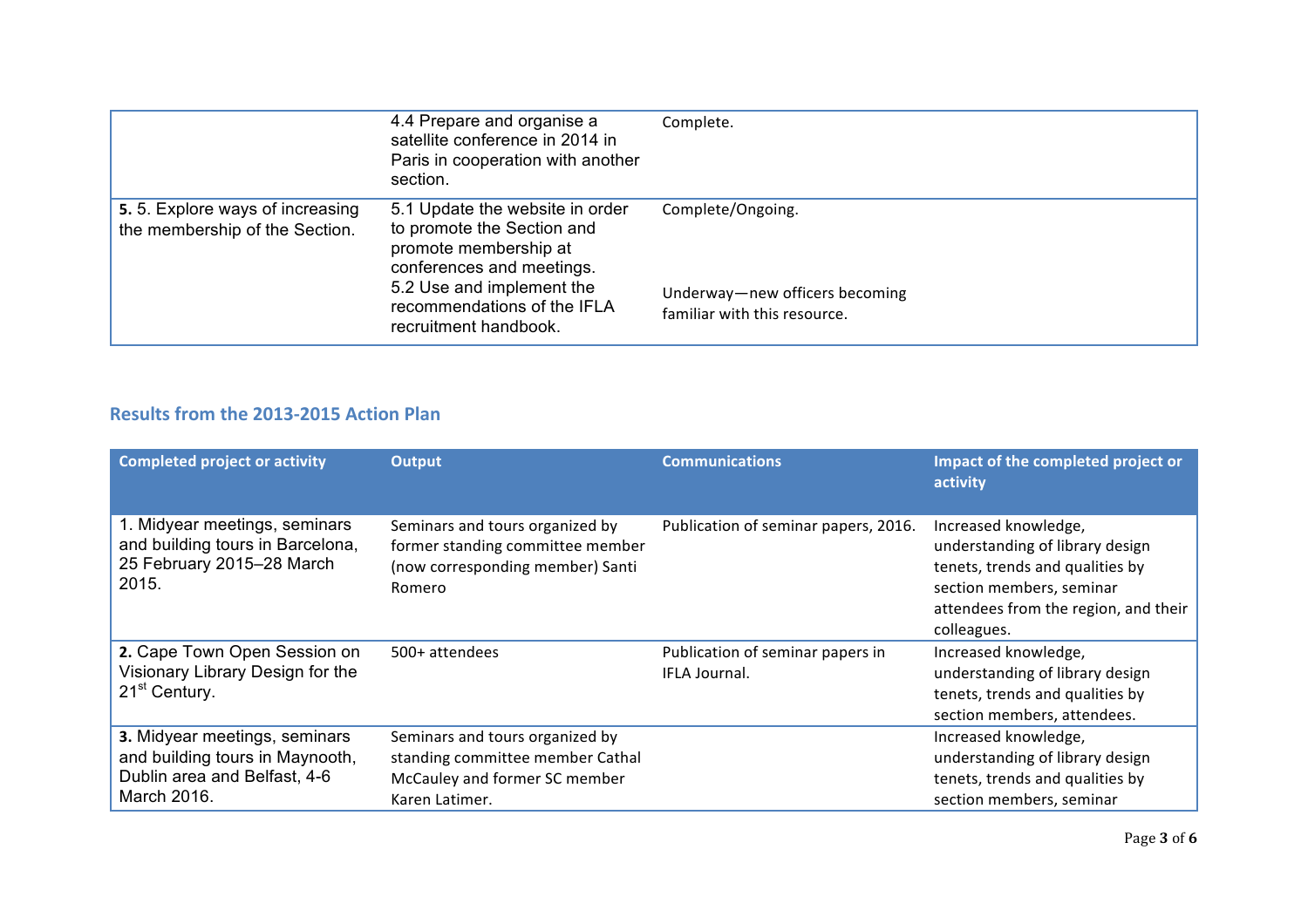|                                                           |                                                                                                                                                                    |                                                                                                                                                            | attendees from the region, and their<br>colleagues.                                                                                                                           |
|-----------------------------------------------------------|--------------------------------------------------------------------------------------------------------------------------------------------------------------------|------------------------------------------------------------------------------------------------------------------------------------------------------------|-------------------------------------------------------------------------------------------------------------------------------------------------------------------------------|
| 4. Satellite Conference in<br>Chicago, 10-11 August 2016. | 2-day seminar hosted by IIT's Gavin<br>Library and SC member Sharon<br>Bostick. Theme, "What comes after<br>the third place: innovative uses of<br>library spaces" | Promotion of seminar via LBES<br>Facebook page and Twitter feed;<br>Publication of seminar papers via<br>Slideshare; links posted on IFLA LBES<br>webpage. | Increased knowledge,<br>understanding of library design<br>tenets, trends and qualities by<br>section members, seminar<br>attendees from the region, and their<br>colleagues. |
| 5. Columbus Open Session                                  | 515+ attendees                                                                                                                                                     | Promotion of seminar via LBES<br>Facebook page and Twitter feed;                                                                                           | Increased knowledge,<br>understanding of library design<br>tenets, trends and qualities by<br>section members, attendees.                                                     |
| 6. Publication.                                           | Space and Collections Earning their<br>keep: Transformation, Technologies,<br>Retooling                                                                            | Promotion on IFLA LBES webpage,<br><b>Facebook and Twitter</b>                                                                                             | Dissemination of knowledge,<br>understanding of library design                                                                                                                |
| 7. Publication.                                           | High Quality Design on a Low<br><b>Budget: New Library Buildings</b>                                                                                               | Promotion on IFLA LBES webpage,<br><b>Facebook and Twitter</b>                                                                                             | Dissemination of knowledge,<br>understanding of library design                                                                                                                |
| 8. Publication.                                           | Post-occupancy Evaluation of<br>Library Buildings                                                                                                                  | Promotion on IFLA LBES webpage,<br><b>Facebook and Twitter</b>                                                                                             | Dissemination of knowledge,<br>understanding of library design                                                                                                                |

## **LBES Standing Committee membership (see attached document for details)**

| Standing Committee members' names | Role on the Standing Committee (if any) and<br>contribution made to the work of the<br><b>Professional Unit over the year</b> | <b>Comments on position</b>                                                       |
|-----------------------------------|-------------------------------------------------------------------------------------------------------------------------------|-----------------------------------------------------------------------------------|
| <b>1.</b> Diane Koen              | Chair                                                                                                                         | Co-editor of IFLA publication, Space and<br><b>Collections Earning their Keep</b> |
| 2. Traci Engel Lesneski           | Secretary                                                                                                                     |                                                                                   |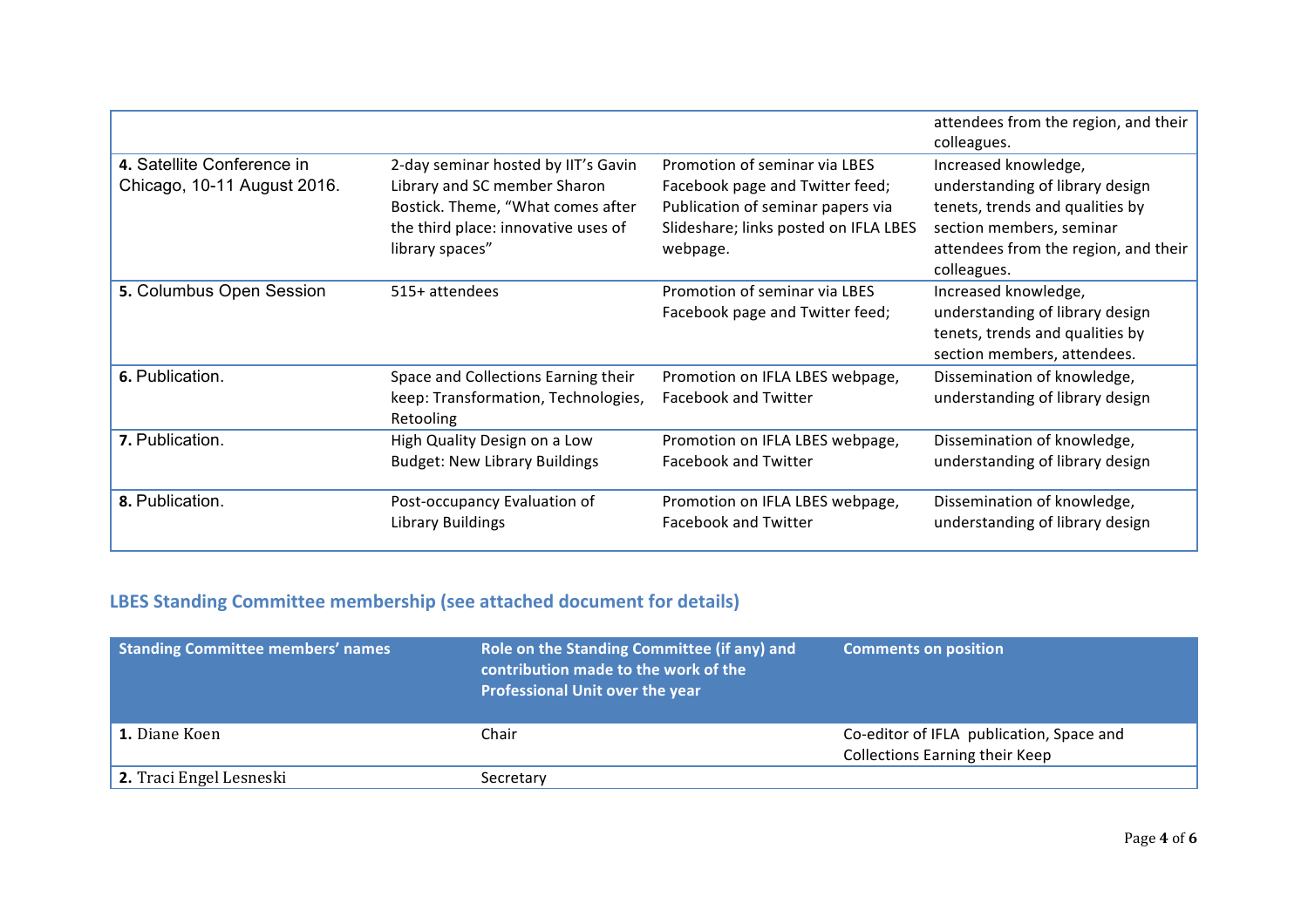| 3. Cathal McCauley        | <b>Information Coordinator</b> | Co-host of 2016 Midyear Meetings and Ireland<br>Seminar |
|---------------------------|--------------------------------|---------------------------------------------------------|
| 4. Patte Bernadette       |                                |                                                         |
| <b>5.</b> Sharon Bostick  |                                | Host of 2016 Satellite Conference                       |
| 6. Inger Edebro Sikström  |                                |                                                         |
| <b>7.</b> Charles Forrest |                                |                                                         |
| 8. Anette Franzkowiak     |                                |                                                         |
| <b>9.</b> Ayub Khan       |                                |                                                         |
| 10. Madeleine Lefebvre    |                                | Also Corresponding Member of Mgmt/Marketing             |
| 11. Julie McKenna         |                                |                                                         |
| 12. Kjartan Vevle         |                                |                                                         |
| 13. Klaus Ulrich Werner   |                                |                                                         |
| 14. Denelle C. Wrightson  |                                | ALA designee                                            |
| 15. Jian Zhong Wu         |                                |                                                         |

| Names of any other reporting persons | <b>Role</b>                                 | <b>Comments on position</b>                                                                                                                                            |
|--------------------------------------|---------------------------------------------|------------------------------------------------------------------------------------------------------------------------------------------------------------------------|
| 1. Karen Latimer                     | <b>Corresponding Member</b>                 | Co-host of 2016 Midyear Meetings                                                                                                                                       |
| 2. Maria G. N. Musoke                | <b>Corresponding Member</b>                 |                                                                                                                                                                        |
| <b>3.</b> Santi Romero Garuz         | <b>Corresponding Member</b>                 | Host of 2015 midyear meeting and Barcelona<br>seminar                                                                                                                  |
| 4. Janine Schmidt                    | <b>Corresponding Member</b>                 | Co-editor of High Quality Design on a Low<br>Budget: New Library Buildings and Blog editor                                                                             |
| <b>5.</b> Dorothea Sommer            | Corresponding Member / Immediate past Chair | Host of upcoming 2017 Midyear meeting in<br>Munich and German Seminar and co-editor of<br>two IFLA publications (High Quality Design and<br>Post Occupancy Evaluation) |